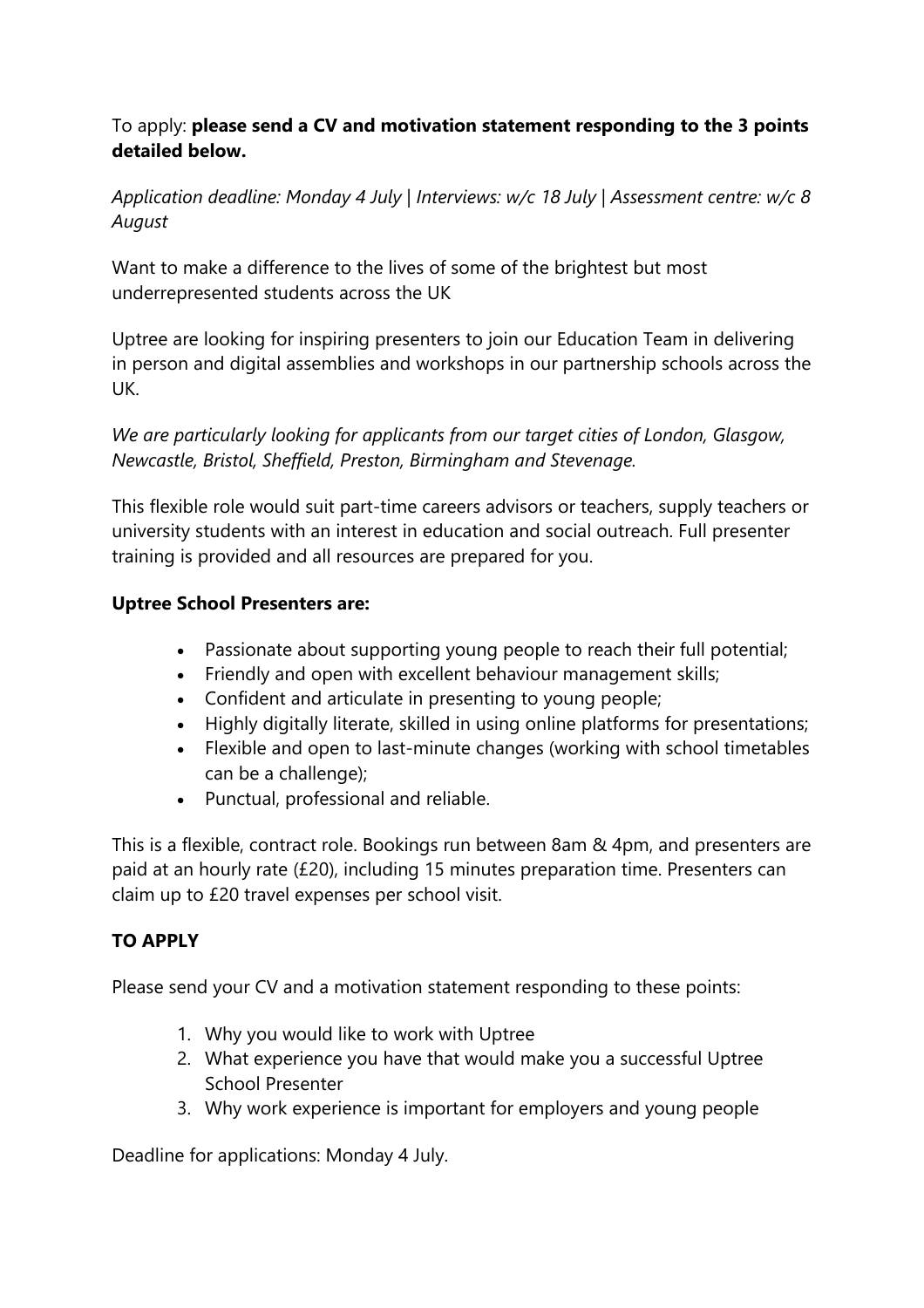From this point there will be:

- Interview with Education Officer w/c 18 July
- Virtual assessment centre w/c 8 August

Start date: August 2022

## **ORGANISATION DESCRIPTION**

Uptree is a professional network for young people. We believe that young people benefit from face-to-face experiences of work before leaving education and that companies hire better, more diverse talent when they engage with talent early. That's why we are on a mission to create the most advanced marketplace platform where employers can create unique experiences of work in order to build an inclusive talent pipeline.

Uptree partners with some of the world's largest companies, including GSK, J.P. Morgan and KPMG to inspire, educate and connect young people in schools across the UK. We help students learn first-hand about careers through engaging content and exposing them to top companies and professionals.

### **Uptree values**

- Young people first
- Inclusivity at our core
- Humans before technology
- Building an empowering community
- Impact at scale
- Learning and sharing

Take a look around our website to find out more.

*We are committed to equal employment opportunity regardless of race, colour, ancestry, religion, sex, national origin, sexual orientation, age, citizenship, marital status, disability, gender, gender identity or expression, or veteran status and are proud to be an Equal Employment Opportunity and Affirmative Action employer.*

*If you have any questions on the application process or have a disability or health condition that impacts your ability to complete this application or interview then please let us know. You will know what works best for you, and on reaching out we will together understand what is suitable.*

*Please note, all Uptree staff are required to have an enhanced DBS check as part of their role, given the nature of our business. Any information given will be treated in the strictest confidence. Suitable applicants will not be refused posts because of offences*